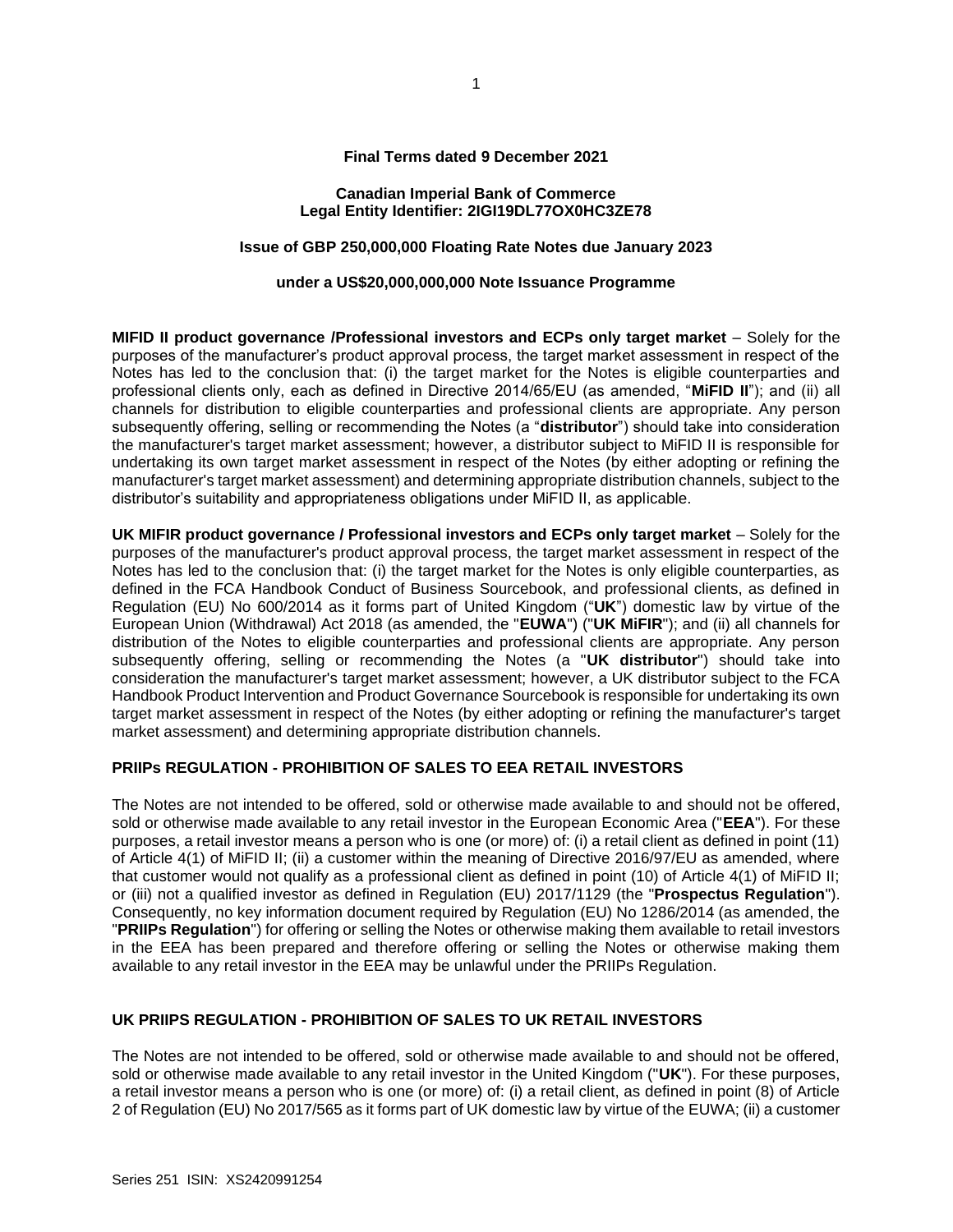within the meaning of the provisions of the Financial Services and Markets Act, 2000 (as amended, the "**FSMA**") and any rules or regulations made under the FSMA to implement Directive (EU) 2016/97 (as amended), where that customer would not qualify as a professional client, as defined in point (8) of Article 2(1) of Regulation (EU) No 600/2014 as it forms part of UK domestic law by virtue of the EUWA; or (iii) not a qualified investor as defined in Article 2 of the Prospectus Regulation as it forms part of UK domestic law by virtue of the EUWA (the "**UK Prospectus Regulation**"). Consequently, no key information document required by Regulation (EU) No 1286/2014 (as amended) as it forms part of UK domestic law by virtue of the EUWA (the "**UK PRIIPs Regulation**") for offering or selling the Notes or otherwise making them available to retail investors in the UK has been prepared and therefore offering or selling the Notes or otherwise making them available to any retail investor in the UK may be unlawful under the UK PRIIPs Regulation.

### **PART A – CONTRACTUAL TERMS**

Terms used herein shall be deemed to be defined as such for the purposes of the terms and conditions (the "**Conditions**") set forth in the Prospectus dated 25 June 2021 and the supplements to the Prospectus dated 27 August 2021 and 3 December 2021, which together constitute a base prospectus (the "**Prospectus**") for the purposes of the Prospectus Regulation. This document constitutes the Final Terms of the Notes described herein for the purposes of the Prospectus Regulation and must be read in conjunction with such Prospectus as so supplemented. Full information on the Issuer and the offer of the Notes is only available on the basis of the combination of these Final Terms and the Prospectus as so supplemented. The Prospectus and the supplements to the Prospectus are available for viewing during normal business hours at and copies may be obtained from the registered office of the Issuer at 199 Bay St., Toronto, Canada M5L 1A2, and at the office of the Fiscal Agent, Deutsche Bank AG, London Branch at Winchester House, 1 Great Winchester Street, London EC2N 2DB and may also be viewed on the website of the Luxembourg Stock Exchange at [www.bourse.lu](http://www.bourse.lu/) under the name of the Issuer.

| 1. | (i)  | Issuer:                                            | Canadian Imperial Bank of Commerce                                       |
|----|------|----------------------------------------------------|--------------------------------------------------------------------------|
|    | (ii) | Branch:                                            | Head Office, Toronto                                                     |
| 2. | (i)  | <b>Series Number</b>                               | 251                                                                      |
|    | (ii) | <b>Tranche Number</b>                              | 1                                                                        |
| 3. |      | <b>Specified Currency or Currencies:</b>           | Pounds Sterling ("GBP")                                                  |
| 4. |      | Aggregate Nominal Amount of Notes: GBP 250,000,000 |                                                                          |
| 5. |      | <b>Issue Price:</b>                                | 100.998 per cent. of the Aggregate Nominal<br>Amount                     |
| 6. | (i)  | <b>Specified Denominations:</b>                    | GBP 100,000 and integral multiples thereof                               |
|    |      |                                                    | The Notes may not be subdivided or reissued in a<br>smaller denomination |
|    | (ii) | <b>Calculation Amount:</b>                         | GBP 100,000                                                              |
| 7. | (i)  | <b>Issue Date:</b>                                 | 14 December 2021                                                         |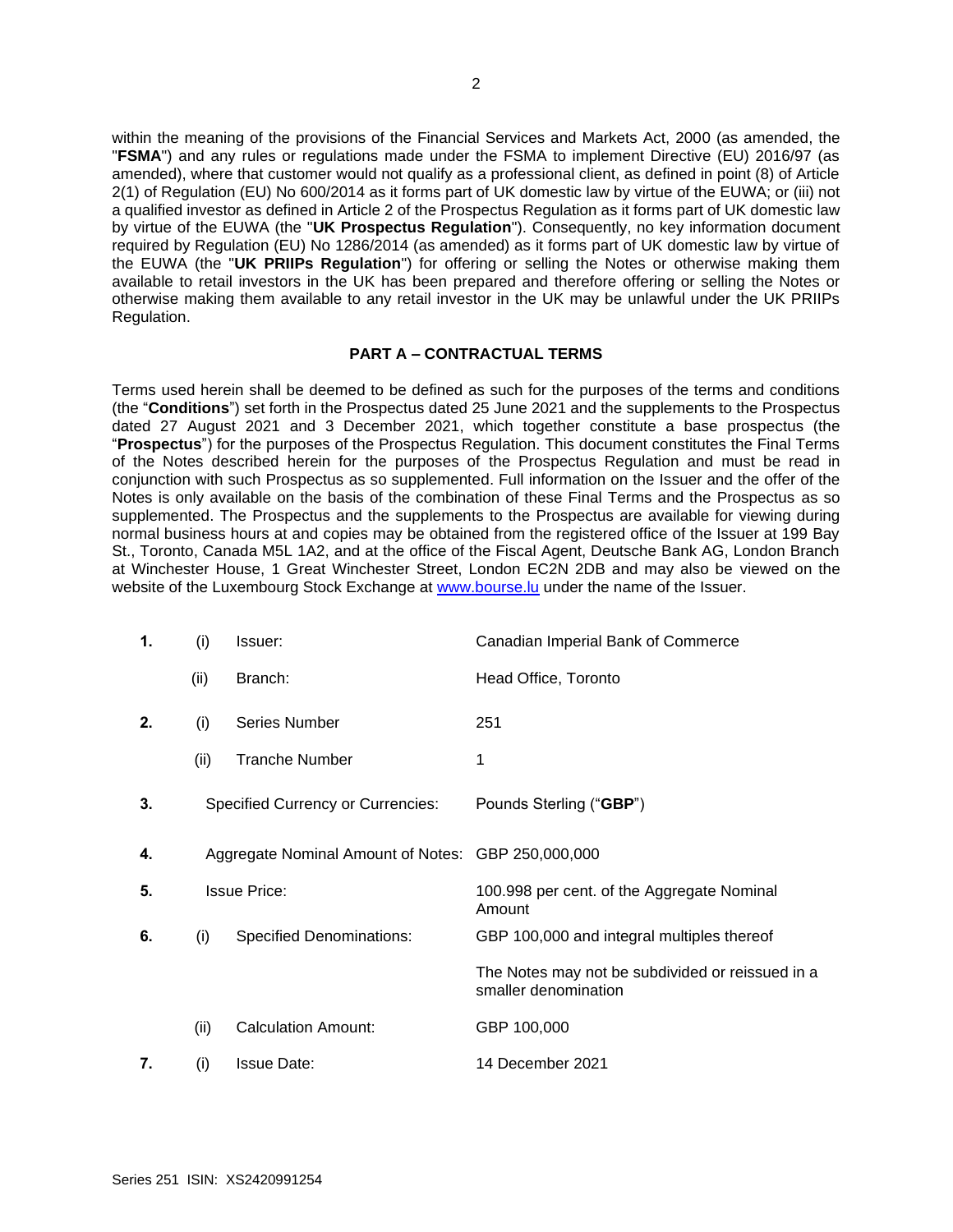|                                                  | (ii)  | Interest Commencement Date:                            | <b>Issue Date</b>                                                                                                                                                                                        |
|--------------------------------------------------|-------|--------------------------------------------------------|----------------------------------------------------------------------------------------------------------------------------------------------------------------------------------------------------------|
|                                                  | (iii) | <b>CNY Issue Trade Date:</b>                           | Not Applicable                                                                                                                                                                                           |
| 8.                                               |       | <b>Maturity Date:</b>                                  | The Interest Payment Date falling in or nearest to 14<br>January 2023, subject to adjustment for payment<br>purposes only in accordance with the Modified<br>Following Business Day Convention, Adjusted |
| 9.                                               |       | <b>Interest Basis:</b>                                 | Compounded SONIA + 1.00 per cent. Floating Rate                                                                                                                                                          |
|                                                  |       |                                                        | (see paragraph 17 below)                                                                                                                                                                                 |
| 10.                                              |       | Redemption/Payment Basis:                              | Subject to any purchase and cancellation or early<br>redemption, the Notes will be redeemed on the<br>Maturity Date at 100 per cent. of their nominal<br>amount                                          |
| 11.                                              |       | Change of Interest Basis:                              | Not Applicable                                                                                                                                                                                           |
| 12.                                              |       | Put/Call Options:                                      | Not Applicable                                                                                                                                                                                           |
| 13.                                              |       | Status of the Notes:                                   | <b>Senior Notes</b>                                                                                                                                                                                      |
| 14.                                              |       | Date Board approval for issuance of<br>Notes obtained: | Not Applicable                                                                                                                                                                                           |
| 15.                                              |       | <b>Bail-inable Notes:</b>                              | No                                                                                                                                                                                                       |
| PROVISIONS RELATING TO INTEREST (IF ANY) PAYABLE |       |                                                        |                                                                                                                                                                                                          |
| 16.                                              |       | <b>Fixed Rate Note Provisions:</b>                     | Not Applicable                                                                                                                                                                                           |

| 17. |      | <b>Floating Rate Note Provisions:</b> | Applicable                                                                                                                                                                                                                                                                                                                                           |
|-----|------|---------------------------------------|------------------------------------------------------------------------------------------------------------------------------------------------------------------------------------------------------------------------------------------------------------------------------------------------------------------------------------------------------|
|     |      |                                       |                                                                                                                                                                                                                                                                                                                                                      |
|     | (i)  | Interest Periods:                     | The period commencing on (and including) the<br>Interest Commencement Date to (but excluding) the<br>first Specified Interest Payment Date and each<br>subsequent period commencing on (and including) a<br>Specified Interest Payment Date to (but excluding)<br>the next succeeding Specified Interest Payment Date<br>(each an "Interest Period") |
|     | (ii) | Interest Period Dates:                | <b>Specified Interest Payment Dates</b>                                                                                                                                                                                                                                                                                                              |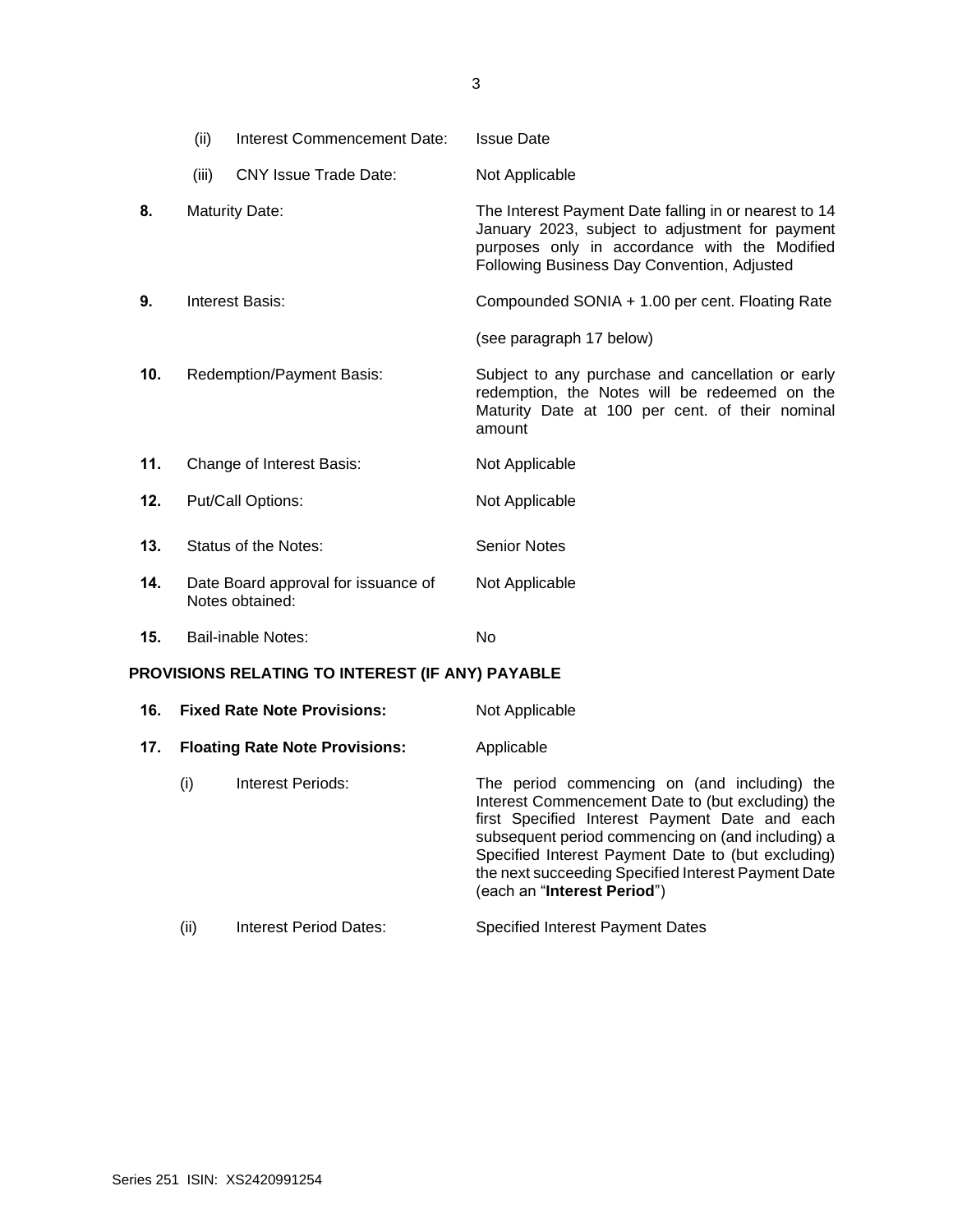| (iii)  | Interest Payment Dates:                                                                                              | Interest shall be payable in arrear on 14 January, 14<br>April, 14 July and 14 October in each year<br>commencing on (and including) 14 January 2022 up<br>to (and including) 14 January 2023 (each such<br>Interest Payment Date being a "Specified Interest<br>Payment Date") |
|--------|----------------------------------------------------------------------------------------------------------------------|---------------------------------------------------------------------------------------------------------------------------------------------------------------------------------------------------------------------------------------------------------------------------------|
|        |                                                                                                                      | There will be a short first interest period (the "Short"<br>First Interest Period") in respect of the period from<br>(and including) the Interest Commencement Date to<br>(but excluding) 14 January 2022 (short first coupon)                                                  |
|        |                                                                                                                      | The Interest Periods and the Specified Interest<br>Payment Dates will be adjusted in accordance with<br>the Business Day Convention set out below                                                                                                                               |
| (iv)   | <b>Business Day Convention:</b>                                                                                      | Modified<br>Following<br>Business<br>Day Convention,<br>Adjusted                                                                                                                                                                                                                |
| (v)    | <b>Business Centre(s):</b>                                                                                           | London, New York and Toronto                                                                                                                                                                                                                                                    |
| (vi)   | Manner in which the Rate(s) of<br>Interest is/are to be determined:                                                  | <b>Screen Rate Determination</b>                                                                                                                                                                                                                                                |
| (vii)  | Party responsible for calculating<br>the Rate(s) of Interest and<br>Interest Amount(s) (if not the<br>Fiscal Agent): | <b>Calculation Agent</b>                                                                                                                                                                                                                                                        |
| (viii) | Screen Rate Determination:                                                                                           | Applicable                                                                                                                                                                                                                                                                      |
|        | - Reference Rate:                                                                                                    | Compounded SONIA with Observation Period Shift                                                                                                                                                                                                                                  |

"**Compounded SONIA**" will be calculated by the Calculation Agent on the relevant Interest Determination Date, as follows, and the resulting percentage will be rounded if necessary to the fourth decimal place, with 0.00005 being rounded upwards:

$$
\left[\prod_{i=1}^{d_0} \left(1 + \frac{SONIA_i \times n_i}{365}\right) - 1\right] \times \frac{365}{d}
$$

where:

"**d**" is the number of calendar days in the relevant Observation Period;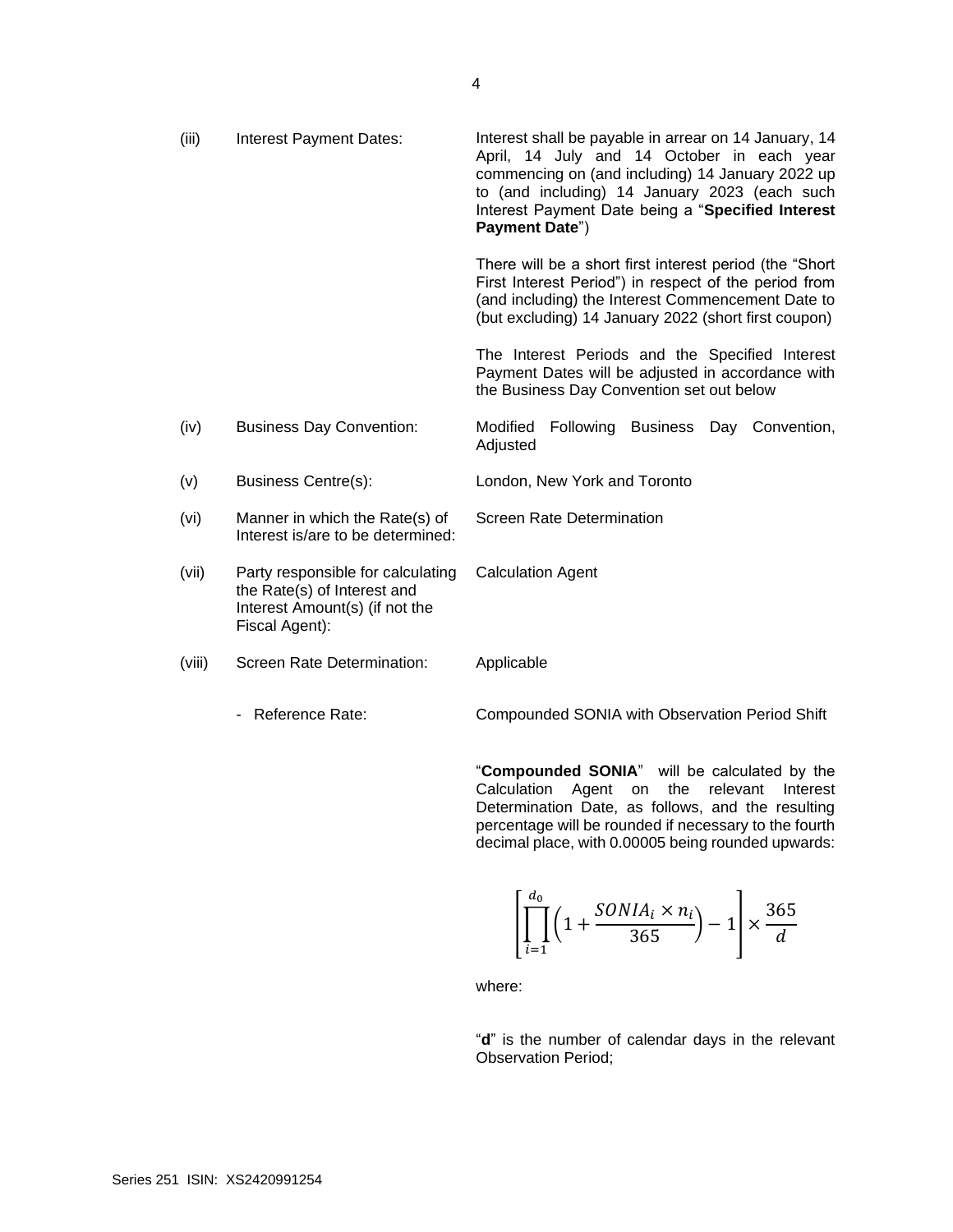"**do**" is the number of London Banking Days in the relevant Observation Period;

"**i**" is a series of whole numbers from one to  $d_0$ , each representing the relevant London Banking Day in chronological order from, and including, the first London Banking Day in the relevant Observation Period;

"**London Banking Day**" or "**LBD**" means any day on which commercial banks are open for general business (including dealing in foreign exchange and foreign currency deposits) in London;

"**ni**", for any London Banking Day "i" in the relevant Observation Period, means the number of calendar days from and including such London Banking Day "i" up to but excluding the following London Banking Day;

"**Observation Period**" means the period from and including the date falling five London Banking Days prior to the first day of the relevant Interest Period (and the first Interest Period shall begin on and include the Interest Commencement Date) and ending on, but excluding, the date falling five London Banking Days prior to the Interest Payment Date for such Interest Period (or the date falling five London Banking Days prior to such earlier date, if any, on which the Bonds become due and payable);

"**SONIA Reference Rate**" means, in respect of any London Banking Day, a reference rate equal to the daily Sterling Overnight Index Average ("**SONIA**") rate for such London Banking Day as provided by the administrator of SONIA to authorised distributors and as then published on the Relevant Screen Page or, if the Relevant Screen Page is unavailable, as otherwise published by such authorised distributors, in each case on the London Banking Day immediately following such London Banking Day; and

"**SONIAi**" means the SONIA Reference Rate for the London Banking Day, "i", in the relevant Observation Period (and published on the following London Banking Day)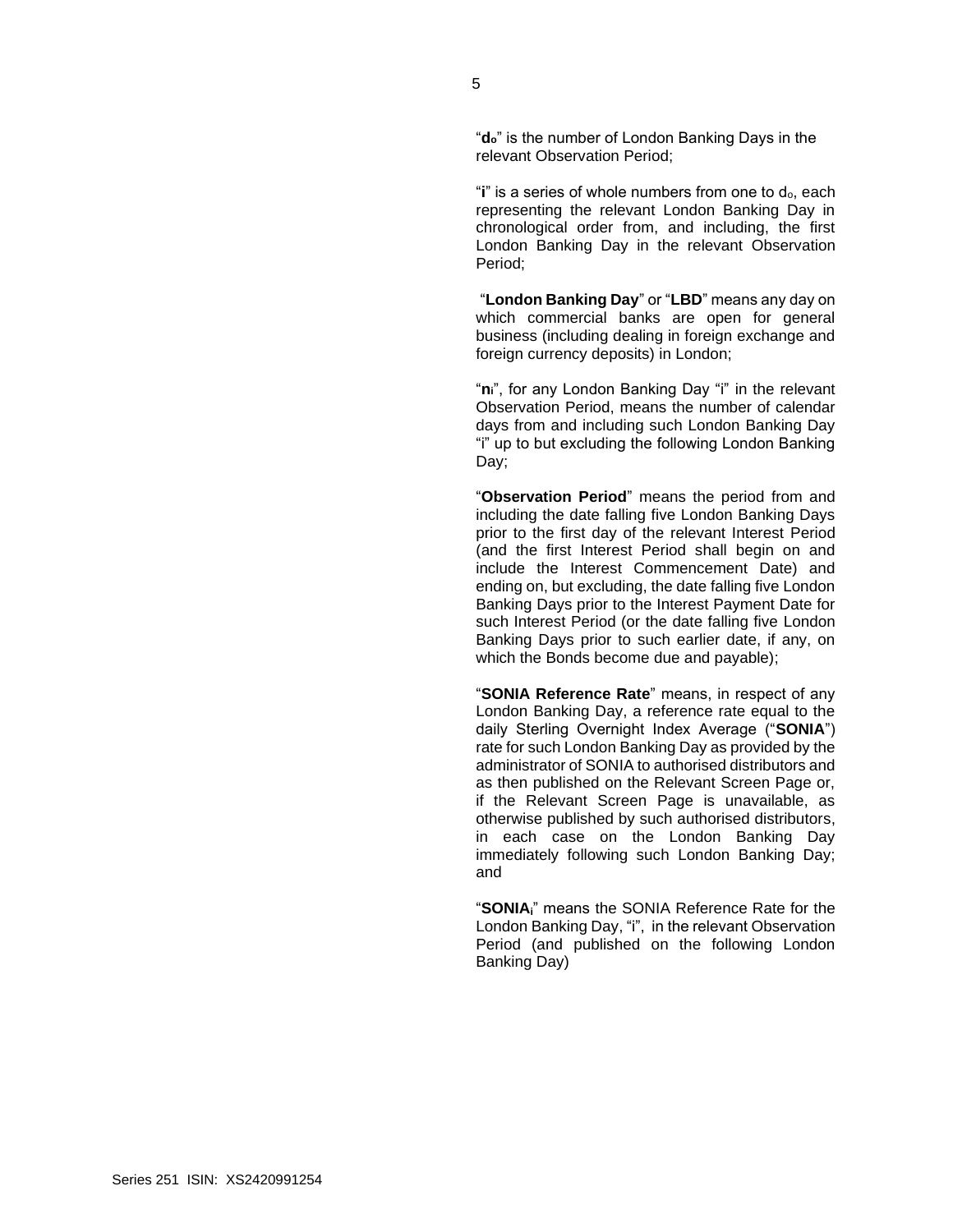If, in respect of any London Banking Day, the applicable SONIA Reference Rate is not made available on the Relevant Screen Page or has not otherwise been published by the relevant authorized distributors, then unless the Calculation Agent has been notified of any Successor Rate or Alternative Rate (and any related Adjustment Spread or Benchmark Amendments) pursuant to Condition 4(k), if applicable, the SONIA Reference Rate in respect of such London Banking Day shall be:

(a) (i) the Bank of England's Bank Rate (the "**Bank Rate**") prevailing at 5.00 p.m. (or, if earlier, close of business) on such London Banking Day; plus (ii) the mean of the spread of the SONIA Reference Rate to the Bank Rate over the previous five London Banking Days on which a SONIA Reference Rate has been published, excluding the highest spread (or, if there is more than one highest spread, one only of those highest spreads) and lowest spread (or, if there is more than one lowest spread, one only of those lowest spreads) to the Bank Rate; and

(b) if the Bank Rate is not available on the relevant London Banking Day, the most recent SONIA Reference Rate in respect of a London Banking Day.

Notwithstanding the paragraph above, and subject to Condition 4(k), in the event the Bank of England publishes guidance as to (i) how the SONIA Reference Rate is to be determined or (ii) any rate that is to replace the SONIA rate, the Calculation Agent (or such other party responsible for the calculation of the Rate of Interest, as specified in the applicable Final Terms) shall, subject to receiving written instructions from the Issuer and to the extent that it is reasonably practicable, follow such guidance in order to determine the SONIA rate for any London Banking Day "i" for the purpose of the relevant Series of Notes for so long as the SONIA rate is not available or has not been published by the authorised distributors.

If the relevant Series of Notes become due and payable in accordance with Condition 9, the final Interest Determination Date shall, notwithstanding any Interest Determination Date specified in the applicable Final Terms, be deemed to be the date on which such Notes became due and payable and the Rate of Interest on such Notes shall, for so long as any such Note remains outstanding, be that determined on such date.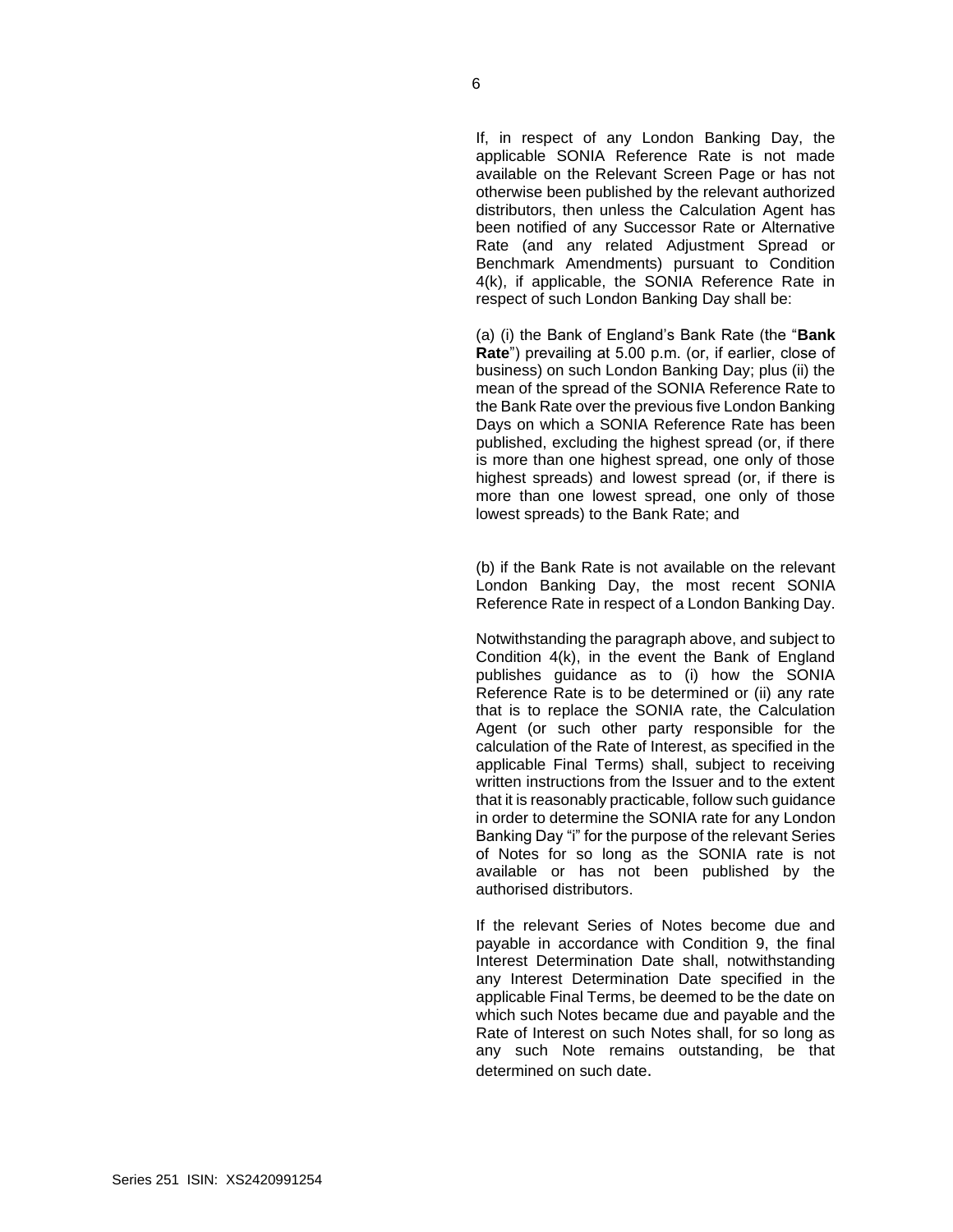|     |                   | - Relevant Screen Page                                                          | REUTERS Screen SONIA page (or any replacement<br>thereto)                       |
|-----|-------------------|---------------------------------------------------------------------------------|---------------------------------------------------------------------------------|
|     |                   | <b>Interest Determination</b><br>$Date(s)$ :                                    | The fifth London Banking Day prior to the end of each<br><b>Interest Period</b> |
|     |                   | Index Determination:                                                            | Not Applicable                                                                  |
|     |                   | <b>Observation Look-Back</b><br>Period:                                         | 5 London Business Days                                                          |
|     |                   | <b>Observation Period:</b>                                                      | As defined above                                                                |
|     |                   | <b>Observation Method:</b>                                                      | Shift                                                                           |
|     |                   | Lookback Number of U.S.<br><b>Government Securities</b><br><b>Business days</b> | Not Applicable                                                                  |
|     |                   | Rate Cut-Off Date:<br>-                                                         | Not Applicable                                                                  |
|     |                   | <b>Suspension Period:</b>                                                       | Not Applicable                                                                  |
|     |                   | Fallback Screen Page:                                                           | Not Applicable                                                                  |
|     |                   | <b>Relevant Financial Centre:</b>                                               | London                                                                          |
|     |                   | - Relevant Time:                                                                | 11:00 am London Time                                                            |
|     | (ix)              | ISDA Determination:                                                             | Not Applicable                                                                  |
|     | (x)               | Linear Interpolation                                                            | Not Applicable                                                                  |
|     | (x <sub>i</sub> ) | Margin(s):                                                                      | + 1.00 per cent. per annum                                                      |
|     | (xii)             | Interest Amount(s):                                                             | Calculated in accordance with Condition 4(f)                                    |
|     | (xiii)            | Minimum Rate of Interest:                                                       | Not Applicable                                                                  |
|     | (xiv)             | Maximum Rate of Interest:                                                       | Not Applicable                                                                  |
|     | (xv)              | Day Count Fraction:                                                             | Actual/365 (Fixed), Adjusted                                                    |
|     | (xvi)             | Benchmark Discontinuation -<br><b>Independent Adviser</b>                       | Not Applicable                                                                  |
|     | (xvii)            | Benchmark Discontinuation -<br><b>Compounded SOFR</b>                           | Not Applicable                                                                  |
| 18. |                   | <b>Zero Coupon Note Provisions:</b>                                             | Not Applicable                                                                  |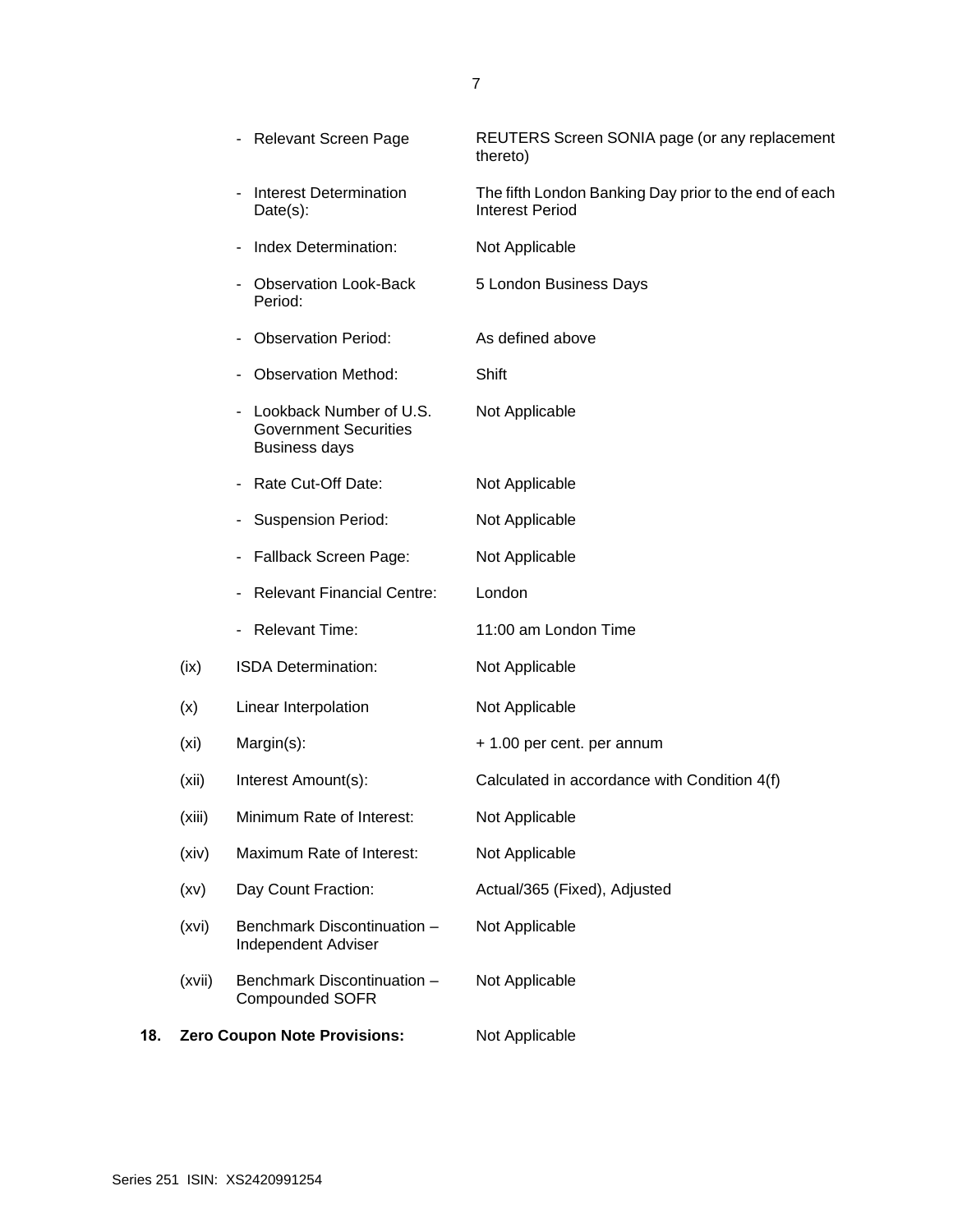# **PROVISIONS RELATING TO REDEMPTION OR CONVERSION**

|                                                   | 19. Call Option:                                                                    | Not Applicable                                                                                                                             |
|---------------------------------------------------|-------------------------------------------------------------------------------------|--------------------------------------------------------------------------------------------------------------------------------------------|
|                                                   | 20. Put Option:                                                                     | Not Applicable                                                                                                                             |
|                                                   | 21. Bail-inable Notes - TLAC<br><b>Disqualification Event Call Option:</b>          | Not Applicable                                                                                                                             |
|                                                   | 22. Early Redemption on Occurrence of<br><b>Special Event (Subordinated Notes):</b> | Not Applicable                                                                                                                             |
|                                                   | 23. Final Redemption Amount of each<br>Note:                                        | GBP 100,000 per Calculation Amount                                                                                                         |
|                                                   | 24. Early Redemption Amount:                                                        | Not Applicable                                                                                                                             |
|                                                   | 25. Provisions relating to Automatic<br><b>Conversion:</b>                          | Not Applicable: the Notes are not Subordinated                                                                                             |
| <b>GENERAL PROVISIONS APPLICABLE TO THE NOTES</b> |                                                                                     |                                                                                                                                            |
|                                                   |                                                                                     |                                                                                                                                            |
|                                                   | 26. Form of Notes:                                                                  | <b>Bearer Notes:</b>                                                                                                                       |
|                                                   |                                                                                     | Permanent Global Note which is exchangeable for<br>Definitive Notes in the limited circumstances<br>specified in the permanent Global Note |
|                                                   | 27. New Global Note:                                                                | No                                                                                                                                         |
|                                                   | 28. Financial Centre(s) or other special<br>provisions relating to payment dates:   | London, New York and Toronto                                                                                                               |
|                                                   | 29. Talons for future Coupons to be attached<br>to Definitive Notes:                | <b>No</b>                                                                                                                                  |

Signed on behalf of the Issuer:

 $\mathbb{A}$ 

By: ............................................ By: .............<br>Duly authorized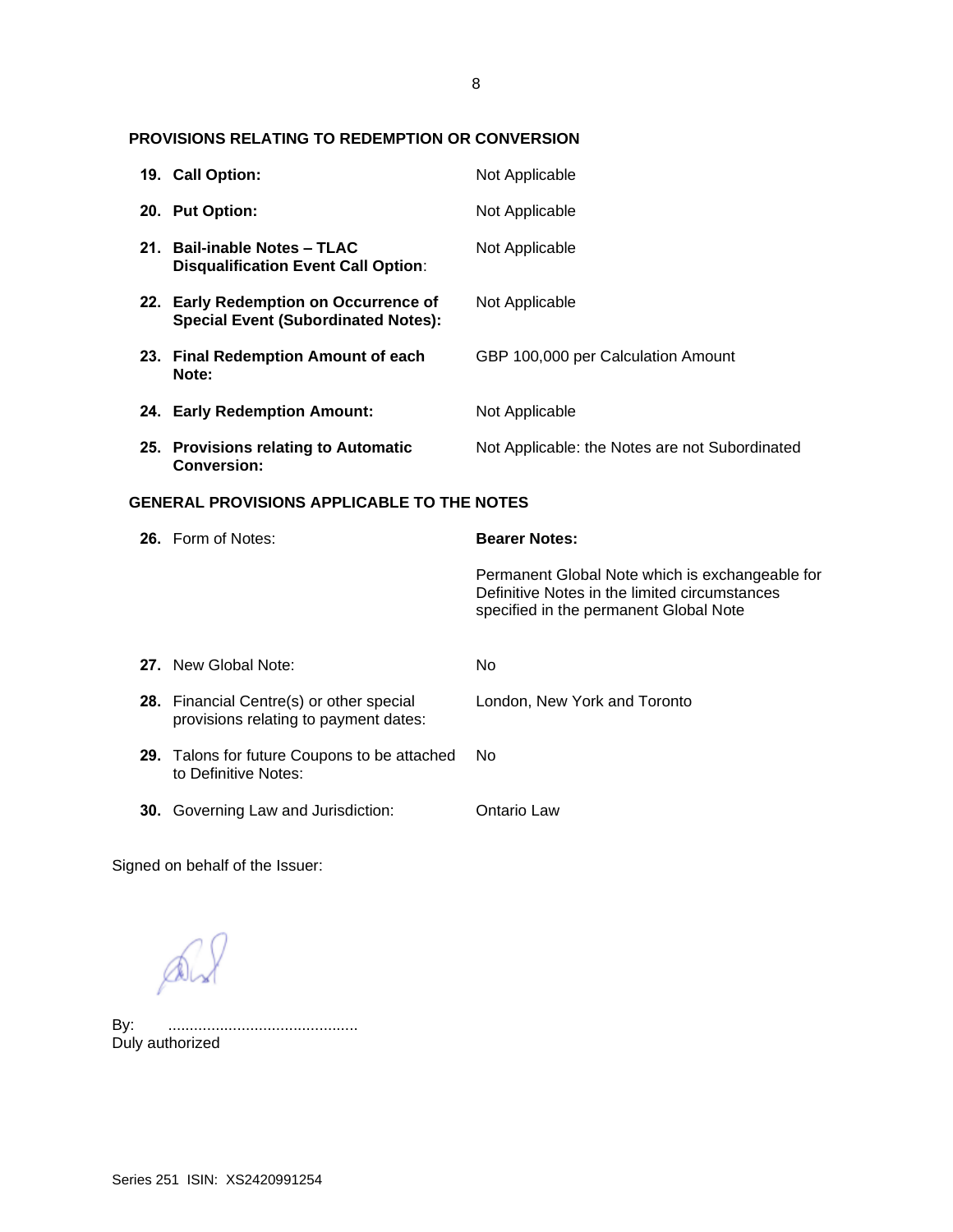# **PART B – OTHER INFORMATION**

# **1. LISTING AND ADMISSION TO TRADING**

- (i) Application is expected to be made by the Issuer (or on its behalf) for the Notes to be admitted to the official list of the Luxembourg Stock Exchange and admitted to trading on the Luxembourg Stock Exchange's regulated market with effect from 14 December 2021
- (ii) Estimate of total expenses related to EUR 1,400 admission to trading:

### **2. RATINGS**

Ratings: The Notes to be issued are expected to be rated as follows:

S&P: A+

Moody's: Aa2

# **3. INTERESTS OF NATURAL AND LEGAL PERSONS INVOLVED IN THE ISSUE/OFFER**

Save for any fees payable to the Dealer, so far as the Issuer is aware, no person involved in the issue of the Notes has an interest material to the offer. The Dealer and its affiliates have engaged, and may in the future engage, in investment banking and/or commercial banking transactions with, and may perform other services for, the Issuer in the ordinary course.

### **4. USE OF PROCEEDS**

| Use of Proceeds: | As set out in the Prospectus |
|------------------|------------------------------|
|                  |                              |

Estimated Net Proceeds: GBP 252,445,000

### **5. YIELD**

Indication of yield: Not Applicable

# **6. OPERATIONAL INFORMATION**

| (i)   | <b>ISIN Code:</b>                                                                                                          | XS2420991254                 |
|-------|----------------------------------------------------------------------------------------------------------------------------|------------------------------|
| (ii)  | Common Code:                                                                                                               | 242099125                    |
| (iii) | CFI:                                                                                                                       | <b>DTVXFB</b>                |
| (iv)  | FISN::                                                                                                                     | CIBC CANADA/VAR MTN 20230116 |
| (v)   | Any clearing system(s) other<br>than Euroclear Bank SA/NV<br>and Clearstream Banking S.A./<br>The Depository Trust Company | Not Applicable               |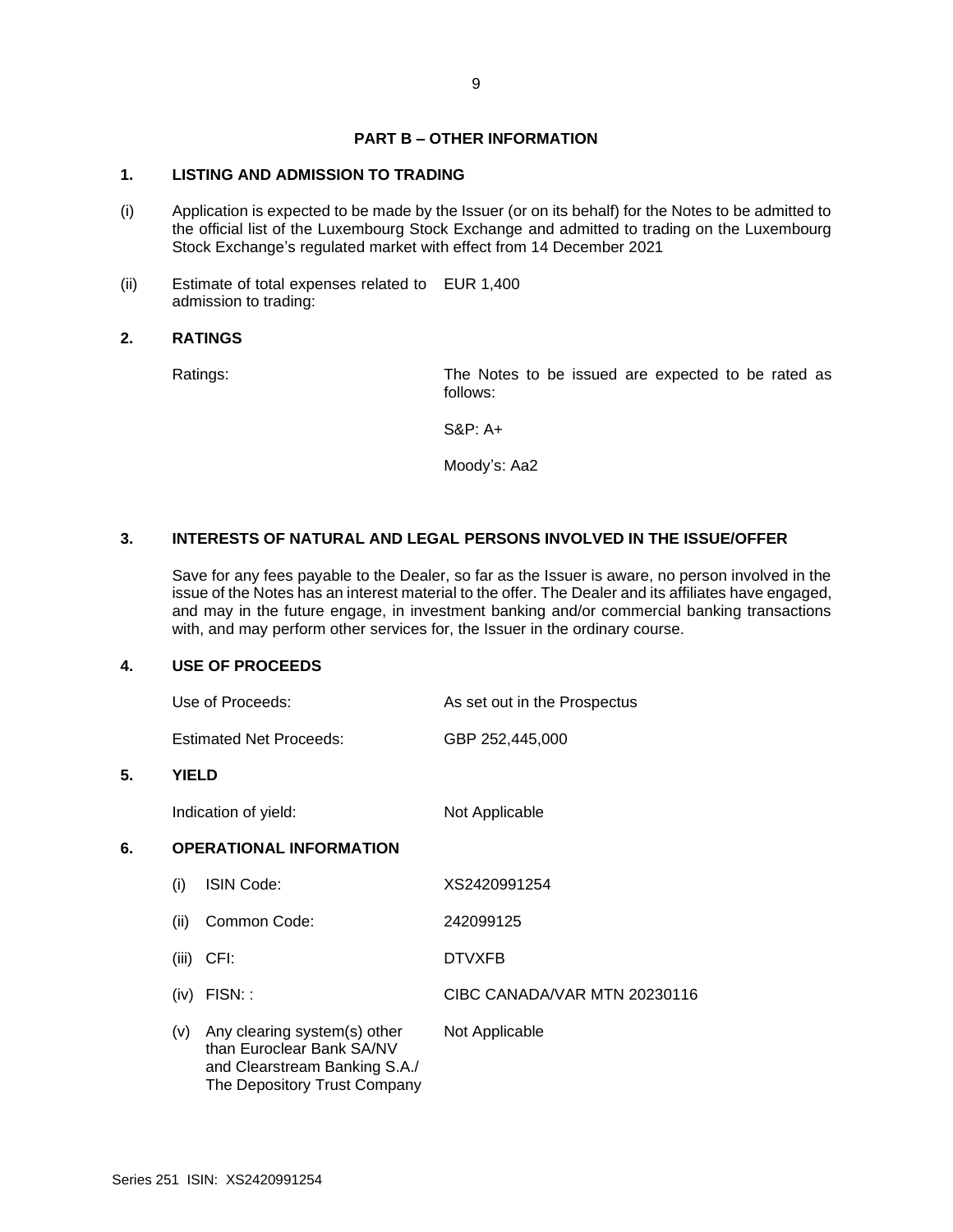and the relevant identification number(s):

Agent(s)/Registrar (if any):

| (vi) | Delivery:                                   | Delivery against payment        |
|------|---------------------------------------------|---------------------------------|
|      | (vii) Calculation Agent:                    | Deutsche Bank AG, London Branch |
|      | (viii) Registrar:                           | Not Applicable                  |
|      | (ix) Paying Agent:                          | Deutsche Bank AG, London Branch |
| (x)  | Names and addresses of<br>additional Paying | Not Applicable                  |

(xi) Intended to be held in a manner which would allow Eurosystem eligibility: No. While the designation is specified as "no" at the date of these Final Terms, should the Eurosystem eligibility criteria be amended in the future such that the Notes are capable of meeting them the Notes may then be deposited with one of the ICSDs as common safekeeper. Note that this does not necessarily mean that the Notes will then be recognized as eligible collateral for Eurosystem monetary policy and intra-day credit operations by the Eurosystem at any time during their life. Such recognition will depend upon the ECB being satisfied that Eurosystem eligibility criteria have been met.

#### **7. DISTRIBUTION**

- (i) Method of distribution: Non-syndicated
- (ii) If syndicated, names of Managers: Not Applicable

#### **8. THIRD PARTY INFORMATION**

Not Applicable

#### **9. GENERAL**

(i) Governing Law: Ontario Law (ii) Applicable TEFRA exemption: TEFRA C Rules (iii) US Selling Restrictions: Reg. S Compliance Category 2 (iv) Prohibition of Sales to EEA Retail Investors: Applicable (iv) Prohibition of Sales to UK Retail Investors: Applicable